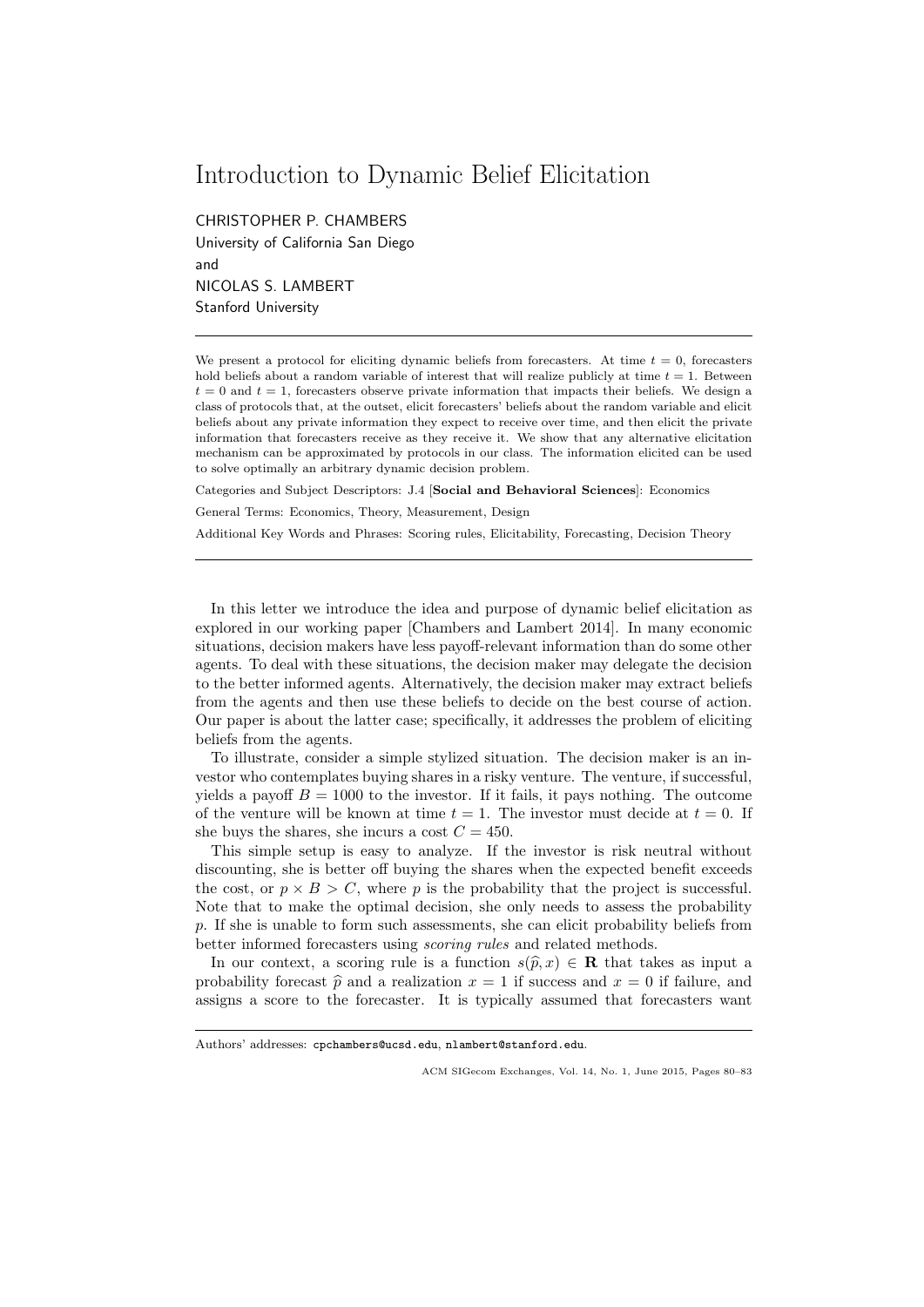## 81 · C.P. Chambers and N.S. Lambert

to maximize their average score, for example when the scoring rule is used as a direct incentive scheme with scores mapping to payments or lottery tickets, or when it is used as an indirect incentive scheme that compares average scores of different forecasters over time. (Strictly) Proper scoring rules ensure that it is a strict best response for the forecaster to provide his true belief, meaning that  $E[s(p, X)] > E[s(\hat{p}, X)]$  whenever  $p = Pr(X = 1)$  and  $\hat{p} \neq p$ , where X is the random variable associated with the project outcome. For example, the Brier score  $s(\hat{p}, x) = 1 - (\hat{p} - x)^2$  is proper [Brier 1950]. More generally, scoring rules elicity information about the uncertainty of random variables. Such information can be information about the uncertainty of random variables. Such information can be used to solve optimally a *static* decision problem, in which the decision maker must choose among a set of alternatives at one particular instant.

However, in many situations of practical interest, decisions can be made at different times. These decision problems are dynamic. In such situations, assessing the uncertainty of payoff-relevant random variables at every decision stage is not enough. To decide optimally, the decision maker must know how and when uncertainty unravels over time. To illustrate this point, let us revisit our investor story.

The investor can now decide to delay the decision to invest to time  $t = \frac{1}{2}$ . However, if she invests at that time, she loses the offer made to her at  $t = 0$ : her cost of participation increases from 450 to 600. By adding the option to invest at a later time, the optimal time-0 decision—invest or delay—depends not only on her current belief about chances of success, but also on how she expects her belief to change over time. Consider one instance where the investor believes at  $t = 0$ that the project has 50% chances of success, and does not expect to receive any further information by  $t = \frac{1}{2}$ . With such beliefs, the investor is best off investing at  $t = 0$ , as she expects to make  $1000 \times 0.5 - 450 = 50$  by investing right away (better than delaying the decision to invest or not investing at all). In another instance, suppose that the investor continues to believe in 50% chances of success at  $t = 0$ , but now expects to conduct further investigation by  $t = \frac{1}{2}$ . The outcome of the investigation is a signal at  $t = \frac{1}{2}$ , taking values good news or bad news, each occurring with equal probability. If good news was to arrive, the investor expects to revise her assessment to 80% chances of success, while in case of bad news, she would update her assessment to 20%. With such beliefs, if she delays decision and invest at  $t = \frac{1}{2}$  but only upon observing good news, she makes on average  $0.5 \times (1000 \times 0.8 - 600) = 100$ , which is better than investing right away. So what does this simple analysis tells us? When dealing with dynamic decision problems, beliefs about future beliefs (or equivalently beliefs about future information) matter. This property is common to most dynamic decision problems—unless decisions are reversible, beliefs over future beliefs impact optimal decisions.

If the investor is not well informed, she will want to extract beliefs from well informed forecasters. Scoring rules and related methods can help her extract static beliefs, i.e., beliefs about the chances of success, at both decision stages. However they fail to extract a valuable piece of information: the forecaster's belief at  $t = 0$ that concerns his future belief at  $t = \frac{1}{2}$ . Without such information, the investor cannot make decisions optimally.

Our paper extends the theory of scoring rules to the time dimension, allowing to ACM SIGecom Exchanges, Vol. 14, No. 1, June 2015, Pages 80–83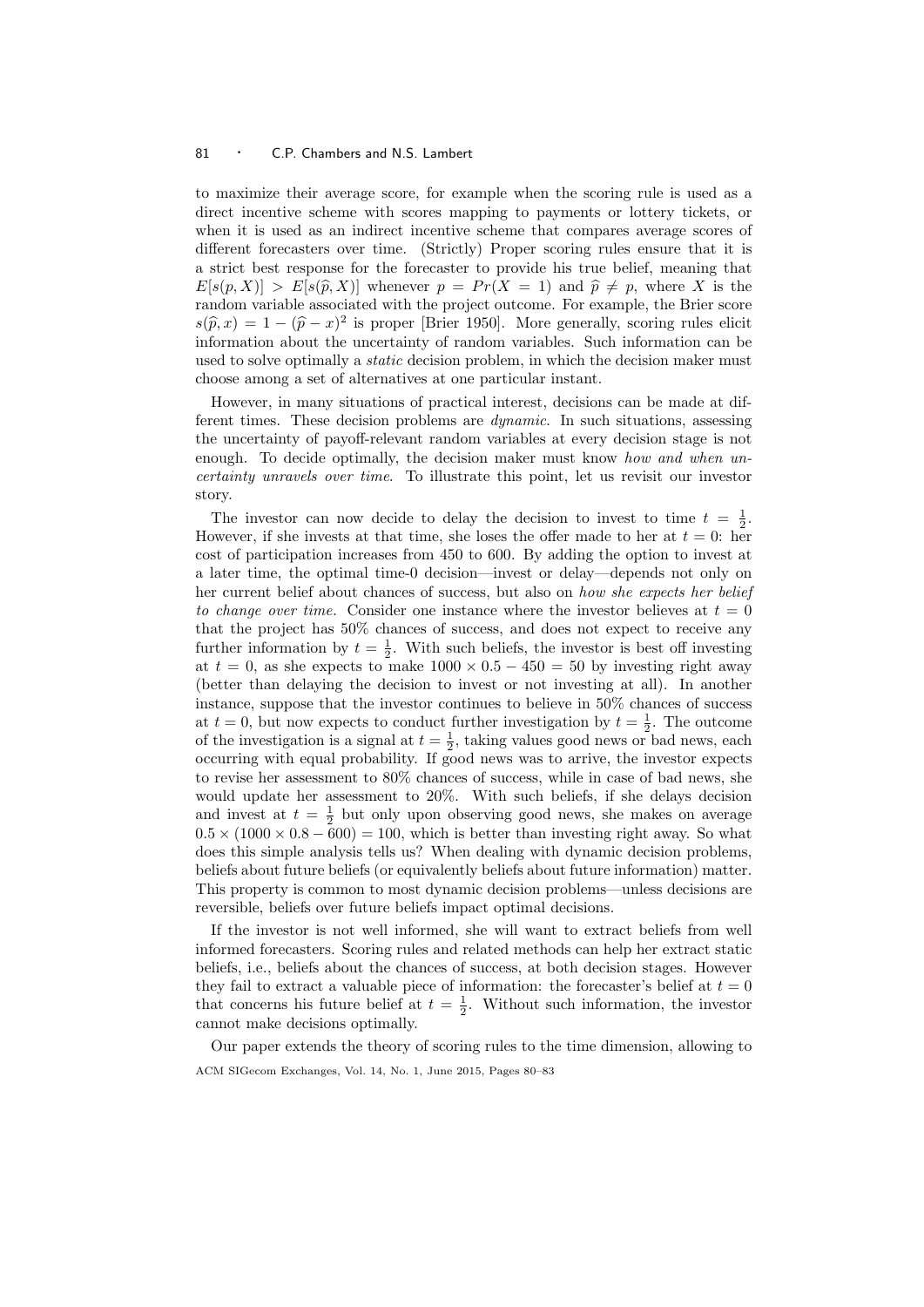extract such information. To fix ideas, consider a forecaster who is about to form a belief at time  $t = \frac{1}{2}$  about success of the project  $(X = 1)$ . Denote by P this belief. Note that  $P$  is a random variable, because the forecaster generally does not know at the outset what his belief will be later on. At  $t = 0$ , the forecaster forms a prior about his future belief, captured by a cumulative distribution  $F$  about  $P$ . We want to design a scoring function  $s(\tilde{F}, \hat{p}, x)$  taking as input a report of belief over beliefs,  $\hat{F}$ , made at time 0, a report of the posterior belief  $\hat{p}$  at time  $\frac{1}{2}$ , and a realization  $x$ , so that to maximize his expected seems the forecastor must provide realization  $x$ , so that to maximize his expected score, the forecaster must provide his true prior belief over beliefs,  $F$ , at time 0, and his true posterior belief over  $X$ at time  $\frac{1}{2}$ . Our main results show that such scoring functions exist and show how to construct them; in many cases an analytic expression can be found. Here for example we can use the following scoring function:

$$
s(\widehat{F}, \widehat{p}, x) = \int_{\widehat{p}}^{1} \left(1 + \int_{0}^{\alpha} \widehat{F}\right) (\alpha - x) d\alpha - \frac{1}{2} \int_{0}^{1} \left(\int_{0}^{\alpha} \widehat{F}\right)^{2} d\alpha.
$$

Knowing  $F$  and the realization of  $P$  turns out to be exactly what is needed to solve optimally any two-period decision problem where the only payoff-relevant variable is  $X$ . Solving a three-period decision problems requires beliefs over beliefs over the final posterior belief of X, and so forth.

Our framework includes this instance but is significantly more general. The forecaster may receive high-dimensional private information at multiple times (even continuously or at random times) before the realization of the public random variable of interest, which itself can be high-dimensional. We design a family of protocols that elicit the entire belief structure of the forecaster at the outset, and the updated structure whenever the forecaster observes new private information.

A common approach in the mechanism design and scoring rules literatures relies on convex analysis, making use of the fact that payoffs or scores are the subdifferentials of convex value functions [McCarthy 1956; Savage 1971; Rochet 1985; Gneiting and Raftery 2007]. In our framework, the high dimensionality of the object being communicated and the presence of private information makes this approach less practical. Instead, we apply an idea that originates from Allais and relies on the use of randomization devices [Allais 1953]. Allais applied his technique to elicit preferences of an individual over pairs of choices in the context of revealed preferences. In the context of probability elicitation, similar ideas have been used by [Becker et al. 1964] and [Matheson and Winkler 1976].

Each protocol in our setup is described by a pair  $(\mathcal{D}, \mu)$ , where  $\mathcal D$  is a collection of "simple" dynamic decision problems and  $\mu$  is a probability measure over  $\mathcal{D}$ . Every such protocol works as follows: at the outset, the elicitor selects a decision problem  $d^* \in \mathcal{D}$  at random according to  $\mu$ . The forecaster knows  $\mathcal{D}$  and  $\mu$ , but does not know d ∗ , which the elicitor keeps secret. At time 0, the forecaster is asked to announce his belief structure, and then asked to send updates at subsequent times whenever he receives new information. The elicitor solves the decision problem  $d^*$  optimally according to the information communicated by the forecaster over time. Upon realization of the public random variable, the elicitor collects the overall payoff from d <sup>∗</sup> and transfers it to the forecaster (such a payoff need not be monetary, it can be interpreted as a score). For example, the scoring function  $s(\widehat{F}, \widehat{p}, x)$  displayed above

ACM SIGecom Exchanges, Vol. 14, No. 1, June 2015, Pages 80–83